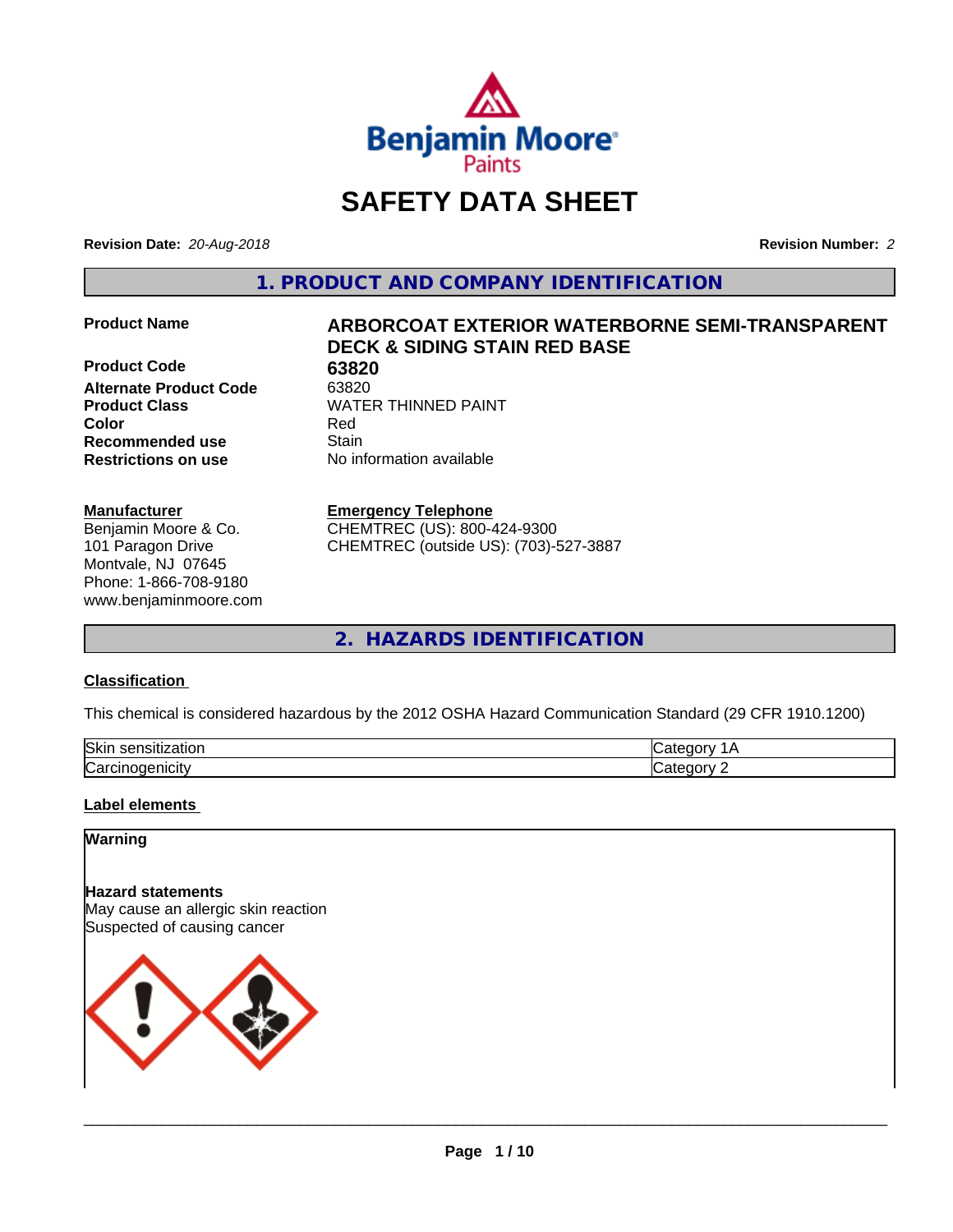# **Appearance** liquid **Odor 11** and **Odor 11** and **Odor 11** and **Odor 11** and **Odor 11** and **Odor 11** and **Odor** 11 and **Odor** 11 and **Odor** 11 and **Odor** 11 and **Odor** 11 and **Odor** 11 and **Odor** 11 and **Odor** 11 and **Odor**

# **Precautionary Statements - Prevention**

Obtain special instructions before use Do not handle until all safety precautions have been read and understood Use personal protective equipment as required Avoid breathing dust/fume/gas/mist/vapors/spray Contaminated work clothing should not be allowed out of the workplace Wear protective gloves

#### **Precautionary Statements - Response**

IF exposed or concerned: Get medical advice/attention **Skin** IF ON SKIN: Wash with plenty of soap and water

If skin irritation or rash occurs: Get medical advice/attention Wash contaminated clothing before reuse

# **Precautionary Statements - Storage**

Store locked up

#### **Precautionary Statements - Disposal**

Dispose of contents/container to an approved waste disposal plant

#### **Hazards not otherwise classified (HNOC)**

Not applicable

# **Other information**

No information available

# **3. COMPOSITION INFORMATION ON COMPONENTS**

| <b>Chemical name</b>                               | <b>CAS No.</b> | Weight-% |
|----------------------------------------------------|----------------|----------|
| Silica, amorphous                                  | 7631-86-9      | 5        |
| Zinc oxide                                         | 1314-13-2      | 0.5      |
| Poly(oxy-1,2-ethanediyl),                          | 104810-48-2    | 0.5      |
| .alpha.-[3-[3-(2H-benzotriazol-2-yl)-5-(1,1-dimeth |                |          |
| ylethyl)-4-hydroxyphenyl]-1-oxopropyl]-.omega.-h   |                |          |
| ydroxy-                                            |                |          |
| Decanedioic acid.                                  | 41556-26-7     | 0.5      |
| bis(1,2,2,6,6-pentamethyl-4-piperidinyl) ester     |                |          |
| Urea, N-(3,4-dichlorophenyl)-N,N-dimethyl-         | 330-54-1       | 0.5      |
| Poly(oxy-1,2-ethanediyl),                          | 104810-47-1    | 0.5      |
| .alpha.-[3-[3-(2H-benzotriazol-2-yl)-5-(1,1-dimeth |                |          |
| ylethyl)-4-hydroxyphenyl]-1-oxopropyl]-.omega.-[   |                |          |
| 3-[3-(2H-benzotriazol-2-yl)-5-(1,1-dimethylethyl)- |                |          |
| 4-hydroxyphenyl]-1-oxoprop                         |                |          |
| Sodium C14-C16 olefin sulfonate                    | 68439-57-6     | 0.5      |
| Carbamic acid, butyl-, 3-iodo-2-propynyl ester     | 55406-53-6     | 0.5      |
| Cobalt neodecanoate                                | 27253-31-2     | 0.5      |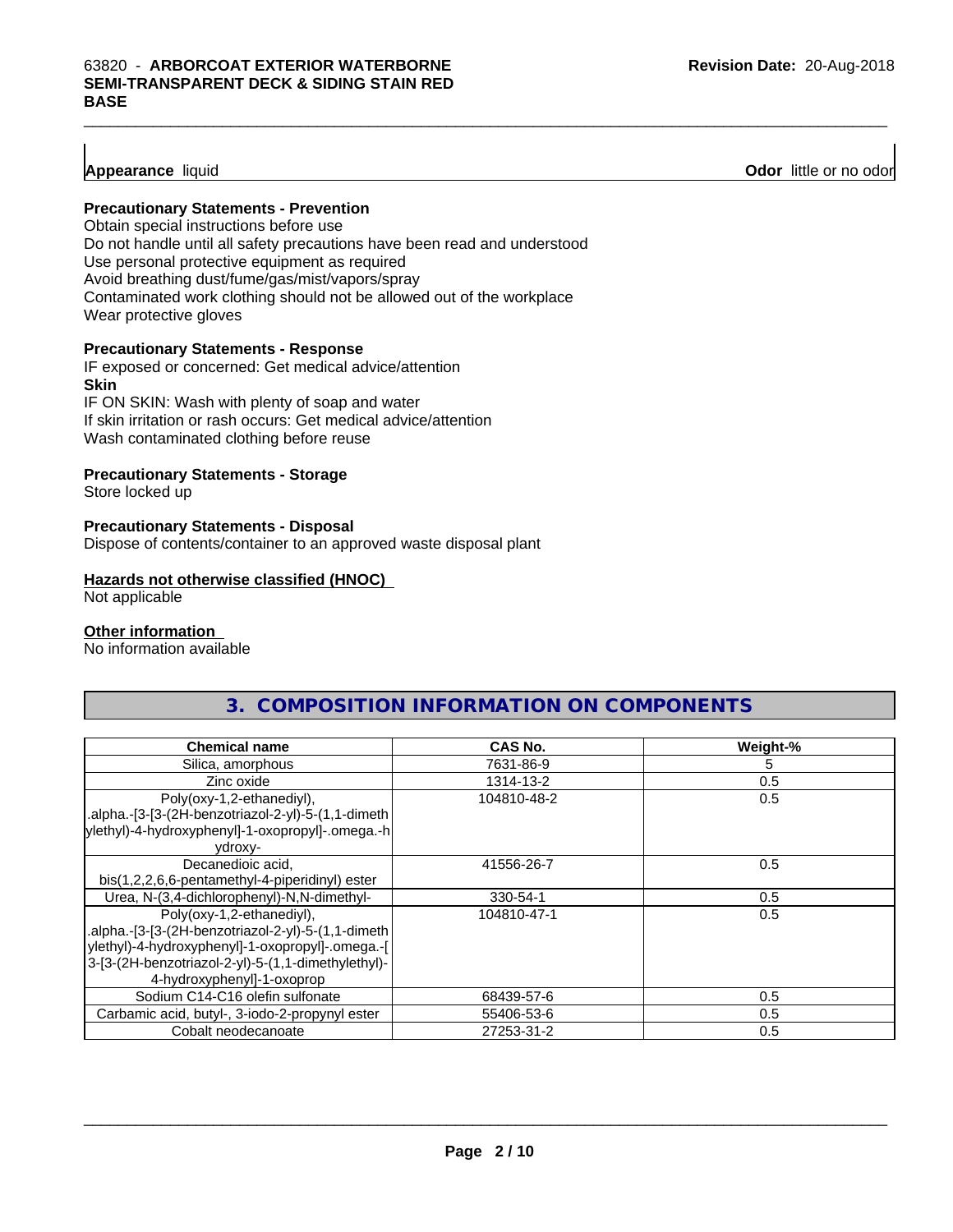|                                                  | 4. FIRST AID MEASURES                                                                                                                                                                                                               |
|--------------------------------------------------|-------------------------------------------------------------------------------------------------------------------------------------------------------------------------------------------------------------------------------------|
| <b>General Advice</b>                            | No hazards which require special first aid measures.                                                                                                                                                                                |
| <b>Eye Contact</b>                               | Rinse thoroughly with plenty of water for at least 15 minutes and consult a<br>physician.                                                                                                                                           |
| <b>Skin Contact</b>                              | Wash off immediately with soap and plenty of water while removing all<br>contaminated clothes and shoes. If skin irritation persists, call a physician. Wash<br>clothing before reuse. Destroy contaminated articles such as shoes. |
| <b>Inhalation</b>                                | Move to fresh air. If symptoms persist, call a physician.                                                                                                                                                                           |
| Ingestion                                        | Clean mouth with water and afterwards drink plenty of water. Consult a physician<br>if necessary.                                                                                                                                   |
| <b>Most Important</b><br><b>Symptoms/Effects</b> | May cause allergic skin reaction.                                                                                                                                                                                                   |
| <b>Notes To Physician</b>                        | Treat symptomatically.                                                                                                                                                                                                              |
|                                                  |                                                                                                                                                                                                                                     |

**5. FIRE-FIGHTING MEASURES**

| Use extinguishing measures that are appropriate to local<br>circumstances and the surrounding environment.                                   |
|----------------------------------------------------------------------------------------------------------------------------------------------|
| As in any fire, wear self-contained breathing apparatus<br>pressure-demand, MSHA/NIOSH (approved or equivalent)<br>and full protective gear. |
| Closed containers may rupture if exposed to fire or<br>extreme heat.                                                                         |
| No.                                                                                                                                          |
| No                                                                                                                                           |
| Not applicable<br>Not applicable<br>Not applicable                                                                                           |
|                                                                                                                                              |
| Not applicable<br>Not applicable                                                                                                             |
| <b>Instability: 0</b><br><b>Special: Not Applicable</b>                                                                                      |
|                                                                                                                                              |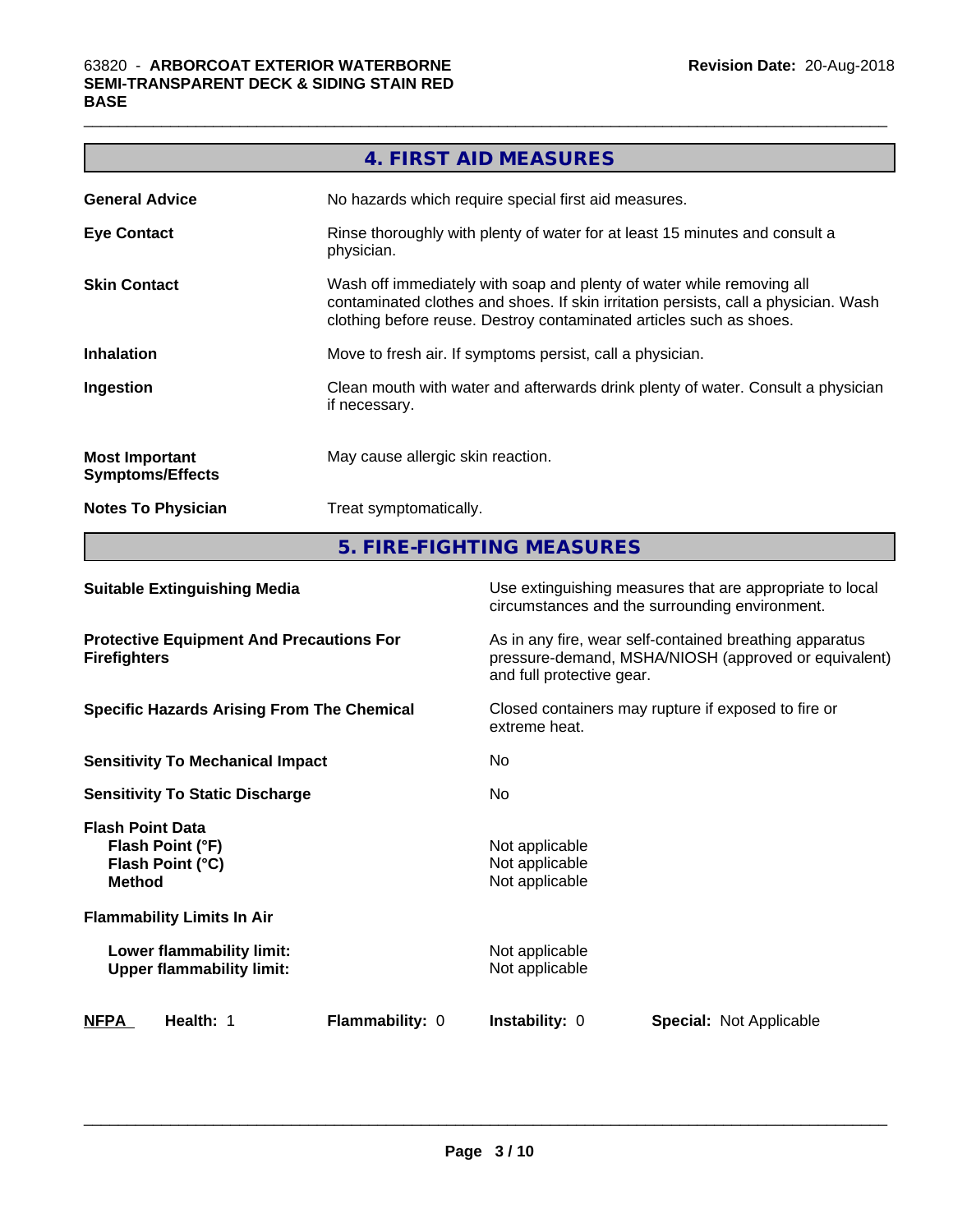# **NFPA Legend**

- 0 Not Hazardous
- 1 Slightly
- 2 Moderate
- 3 High
- 4 Severe

*The ratings assigned are only suggested ratings, the contractor/employer has ultimate responsibilities for NFPA ratings where this system is used.*

*Additional information regarding the NFPA rating system is available from the National Fire Protection Agency (NFPA) at www.nfpa.org.*

|                                  | 6. ACCIDENTAL RELEASE MEASURES                                                                                                                                                   |
|----------------------------------|----------------------------------------------------------------------------------------------------------------------------------------------------------------------------------|
| <b>Personal Precautions</b>      | Avoid contact with skin, eyes and clothing. Ensure adequate ventilation.                                                                                                         |
| <b>Other Information</b>         | Prevent further leakage or spillage if safe to do so.                                                                                                                            |
| <b>Environmental precautions</b> | See Section 12 for additional Ecological Information.                                                                                                                            |
| <b>Methods for Cleaning Up</b>   | Soak up with inert absorbent material. Sweep up and shovel into suitable<br>containers for disposal.                                                                             |
|                                  | 7. HANDLING AND STORAGE                                                                                                                                                          |
| Handling                         | Avoid contact with skin, eyes and clothing. Avoid breathing vapors, spray mists or<br>sanding dust. In case of insufficient ventilation, wear suitable respiratory<br>equipment. |
| <b>Storage</b>                   | Keep container tightly closed. Keep out of the reach of children.                                                                                                                |
| <b>Incompatible Materials</b>    | No information available                                                                                                                                                         |

# **8. EXPOSURE CONTROLS/PERSONAL PROTECTION**

# **Exposure Limits**

| <b>Chemical name</b>                       | <b>ACGIH TLV</b>         | <b>OSHA PEL</b>          |
|--------------------------------------------|--------------------------|--------------------------|
| Silica, amorphous                          | N/E                      | 20 mppcf - TWA           |
|                                            |                          |                          |
| Zinc oxide                                 | $2 \text{ mg/m}^3$ - TWA | $5 \text{ mg/m}^3$ - TWA |
|                                            | 10 mg/m $3$ - STEL       | 15 mg/m $3$ - TWA        |
| Urea, N-(3,4-dichlorophenyl)-N,N-dimethyl- | 10 mg/m $3$ - TWA        | N/E                      |

#### **Legend**

ACGIH - American Conference of Governmental Industrial Hygienists Exposure Limits OSHA - Occupational Safety & Health Administration Exposure Limits N/E - Not Established

**Engineering Measures** Ensure adequate ventilation, especially in confined areas.

 $\overline{\phantom{a}}$  ,  $\overline{\phantom{a}}$  ,  $\overline{\phantom{a}}$  ,  $\overline{\phantom{a}}$  ,  $\overline{\phantom{a}}$  ,  $\overline{\phantom{a}}$  ,  $\overline{\phantom{a}}$  ,  $\overline{\phantom{a}}$  ,  $\overline{\phantom{a}}$  ,  $\overline{\phantom{a}}$  ,  $\overline{\phantom{a}}$  ,  $\overline{\phantom{a}}$  ,  $\overline{\phantom{a}}$  ,  $\overline{\phantom{a}}$  ,  $\overline{\phantom{a}}$  ,  $\overline{\phantom{a}}$ 

#### **Personal Protective Equipment**

| <b>Eye/Face Protection</b> | Safety glasses with side-shields.          |
|----------------------------|--------------------------------------------|
| <b>Skin Protection</b>     | Protective gloves and impervious clothing. |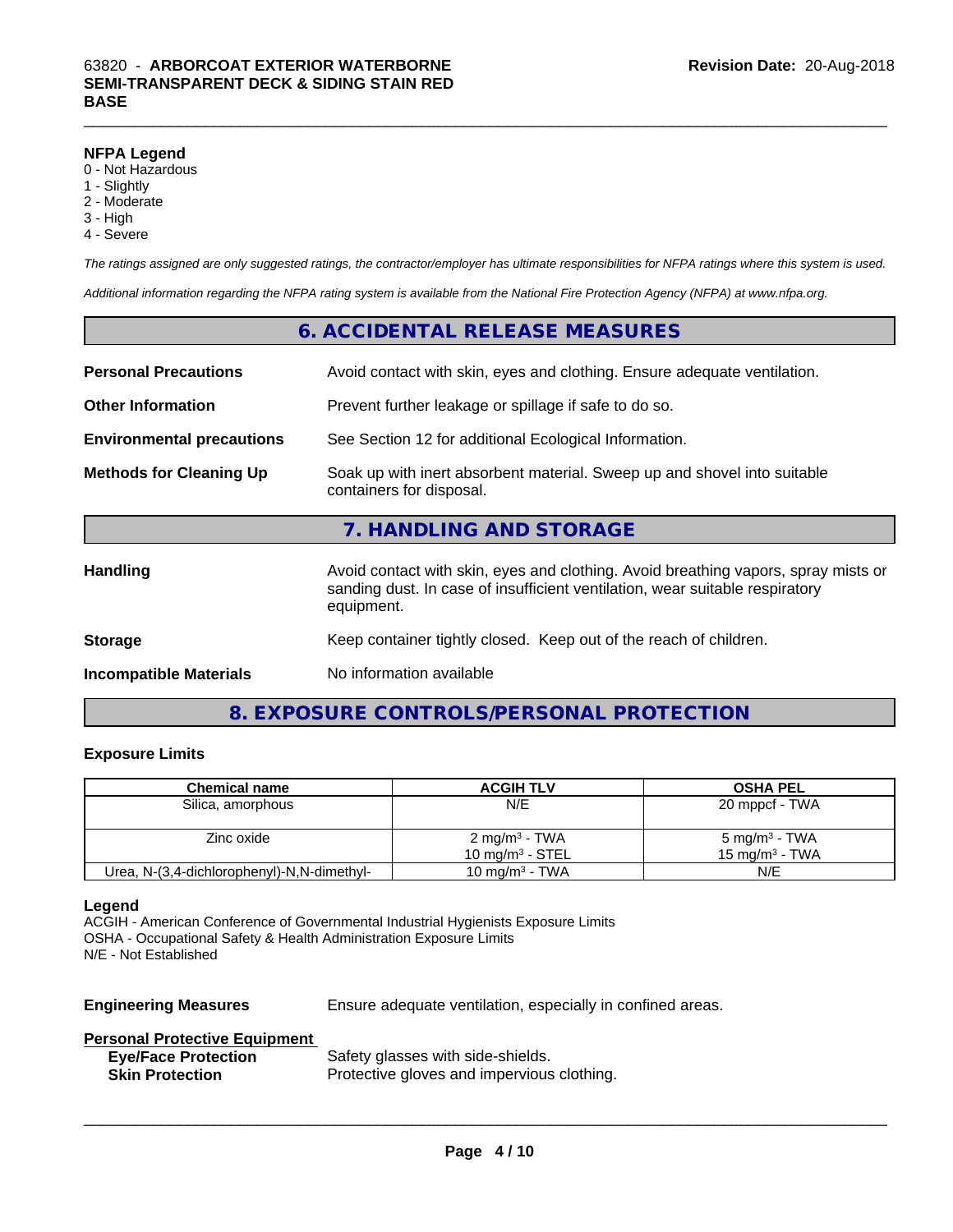**Respiratory Protection** In case of insufficient ventilation wear suitable respiratory equipment. **Hygiene Measures** Avoid contact with skin, eyes and clothing. Remove and wash contaminated clothing before re-use. Wash thoroughly after handling.

# **9. PHYSICAL AND CHEMICAL PROPERTIES**

**Appearance** liquid **Odor** little or no odor **Odor Threshold** No information available **Density (lbs/gal)** 8.4 - 8.8 **Specific Gravity** 1.00 - 1.05 **pH**  $\blacksquare$ **Viscosity (cps)** No information available **Solubility(ies)** No information available **Water solubility** No information available **Evaporation Rate Evaporation Rate No information available Vapor pressure @20 °C (kPa)** No information available **Vapor density No information available No information available Wt. % Solids** 25 - 35<br> **Vol. % Solids** 20 - 30 **Vol. % Solids Wt. % Volatiles** 65 - 75 **Vol. % Volatiles** 70 - 80 **VOC Regulatory Limit (g/L)** < 100 **Boiling Point (°F)** 212 **Boiling Point**  $(^{\circ}C)$  100 **Freezing Point (°F)** 32 **Freezing Point (°C)** 0 **Flash Point (°F)** Not applicable **Flash Point (°C)** Not applicable **Method** Not applicable **Flammability (solid, gas)** Not applicable **Upper flammability limit:** Not applicable **Lower flammability limit:** Not applicable **Autoignition Temperature (°F)** No information available **Autoignition Temperature (°C)** No information available **Decomposition Temperature (°F)** No information available **Decomposition Temperature (°C)**<br> **Partition coefficient**<br> **Partition coefficient**<br> **No** information available

**No information available** 

 $\_$  ,  $\_$  ,  $\_$  ,  $\_$  ,  $\_$  ,  $\_$  ,  $\_$  ,  $\_$  ,  $\_$  ,  $\_$  ,  $\_$  ,  $\_$  ,  $\_$  ,  $\_$  ,  $\_$  ,  $\_$  ,  $\_$  ,  $\_$  ,  $\_$  ,  $\_$  ,  $\_$  ,  $\_$  ,  $\_$  ,  $\_$  ,  $\_$  ,  $\_$  ,  $\_$  ,  $\_$  ,  $\_$  ,  $\_$  ,  $\_$  ,  $\_$  ,  $\_$  ,  $\_$  ,  $\_$  ,  $\_$  ,  $\_$  ,

# **10. STABILITY AND REACTIVITY**

| <b>Reactivity</b>                       | Not Applicable                           |
|-----------------------------------------|------------------------------------------|
| <b>Chemical Stability</b>               | Stable under normal conditions.          |
| <b>Conditions to avoid</b>              | Prevent from freezing.                   |
| <b>Incompatible Materials</b>           | No materials to be especially mentioned. |
| <b>Hazardous Decomposition Products</b> | None under normal use.                   |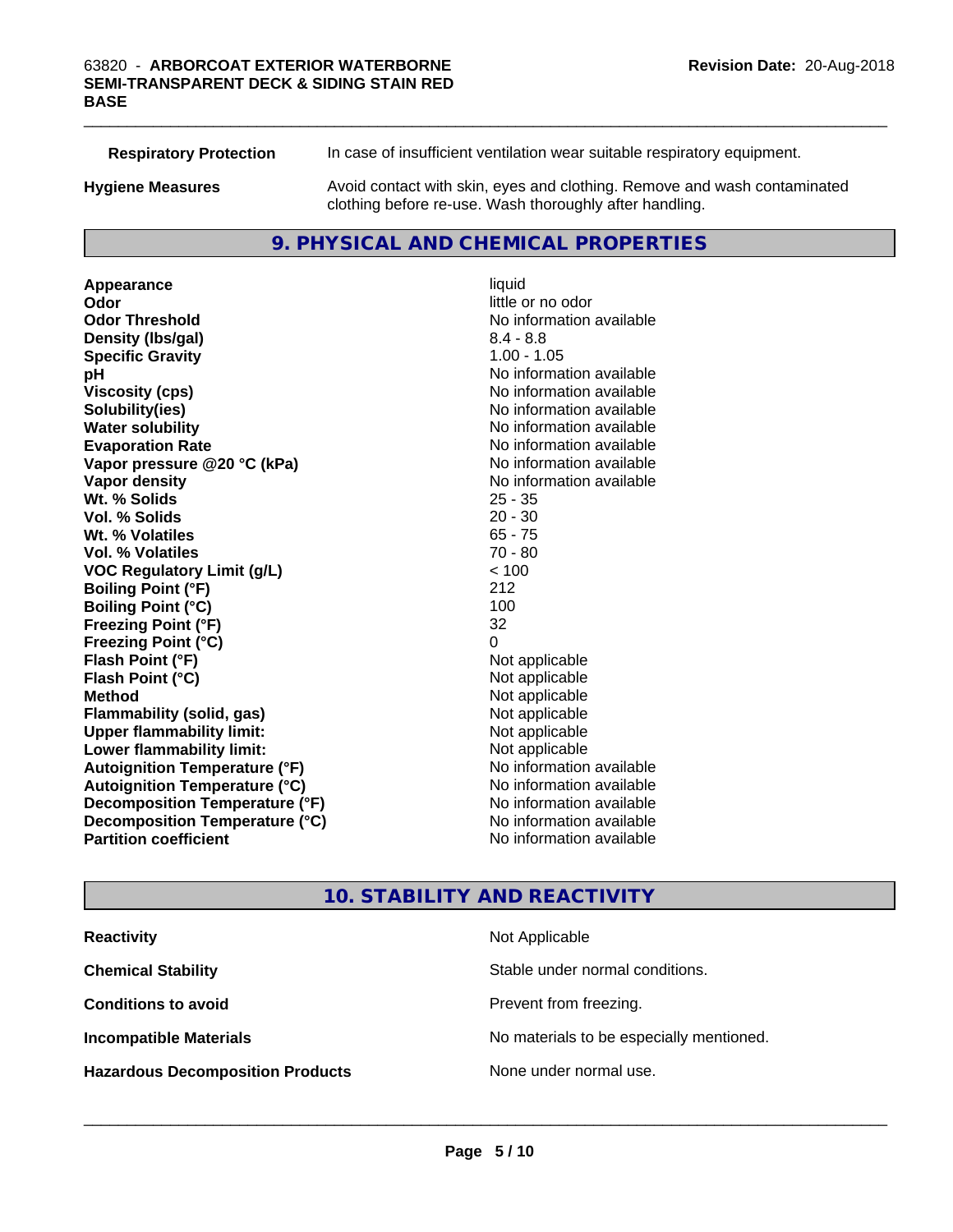| <b>Possibility of hazardous reactions</b> | None under normal conditions of use.                                                       |
|-------------------------------------------|--------------------------------------------------------------------------------------------|
|                                           | 11. TOXICOLOGICAL INFORMATION                                                              |
| <b>Product Information</b>                |                                                                                            |
| Information on likely routes of exposure  |                                                                                            |
| <b>Principal Routes of Exposure</b>       | Eye contact, skin contact and inhalation.                                                  |
| <b>Acute Toxicity</b>                     |                                                                                            |
| <b>Product Information</b>                | No information available                                                                   |
|                                           | Symptoms related to the physical, chemical and toxicological characteristics               |
| <b>Symptoms</b>                           | No information available                                                                   |
|                                           | Delayed and immediate effects as well as chronic effects from short and long-term exposure |
| Eye contact                               | May cause slight irritation.                                                               |
| <b>Skin contact</b>                       | Substance may cause slight skin irritation. Prolonged or repeated contact may dry          |
| <b>Inhalation</b>                         | skin and cause irritation.<br>May cause irritation of respiratory tract.                   |
| Ingestion                                 | Ingestion may cause gastrointestinal irritation, nausea, vomiting and diarrhea.            |
| <b>Sensitization</b>                      | May cause an allergic skin reaction                                                        |
| <b>Neurological Effects</b>               | No information available.                                                                  |
| <b>Mutagenic Effects</b>                  | No information available.                                                                  |
| <b>Reproductive Effects</b>               | No information available.                                                                  |
| <b>Developmental Effects</b>              | No information available.                                                                  |
| <b>Target organ effects</b>               | No information available.                                                                  |
| <b>STOT - single exposure</b>             | No information available.                                                                  |
| <b>STOT - repeated exposure</b>           | No information available.                                                                  |
| Other adverse effects                     | No information available.                                                                  |
| <b>Aspiration Hazard</b>                  | No information available                                                                   |
| Numerical measures of toxicity            |                                                                                            |
|                                           | The following values are calculated based on chapter 3.1 of the GHS document               |

| <b>ATEmix (oral)</b>          | 369010   |
|-------------------------------|----------|
| <b>ATEmix (dermal)</b>        | 147604   |
| ATEmix (inhalation-dust/mist) | 447 ma/L |

# **Component Information**

Silica, amorphous LD50 Oral: > 5000 mg/kg (Rat) LD50 Dermal: 2,000 mg/kg (Rabbit) LC50 Inhalation (Dust): > 2 mg/L Zinc oxide LD50 Oral: 5000 mg/kg (Rat)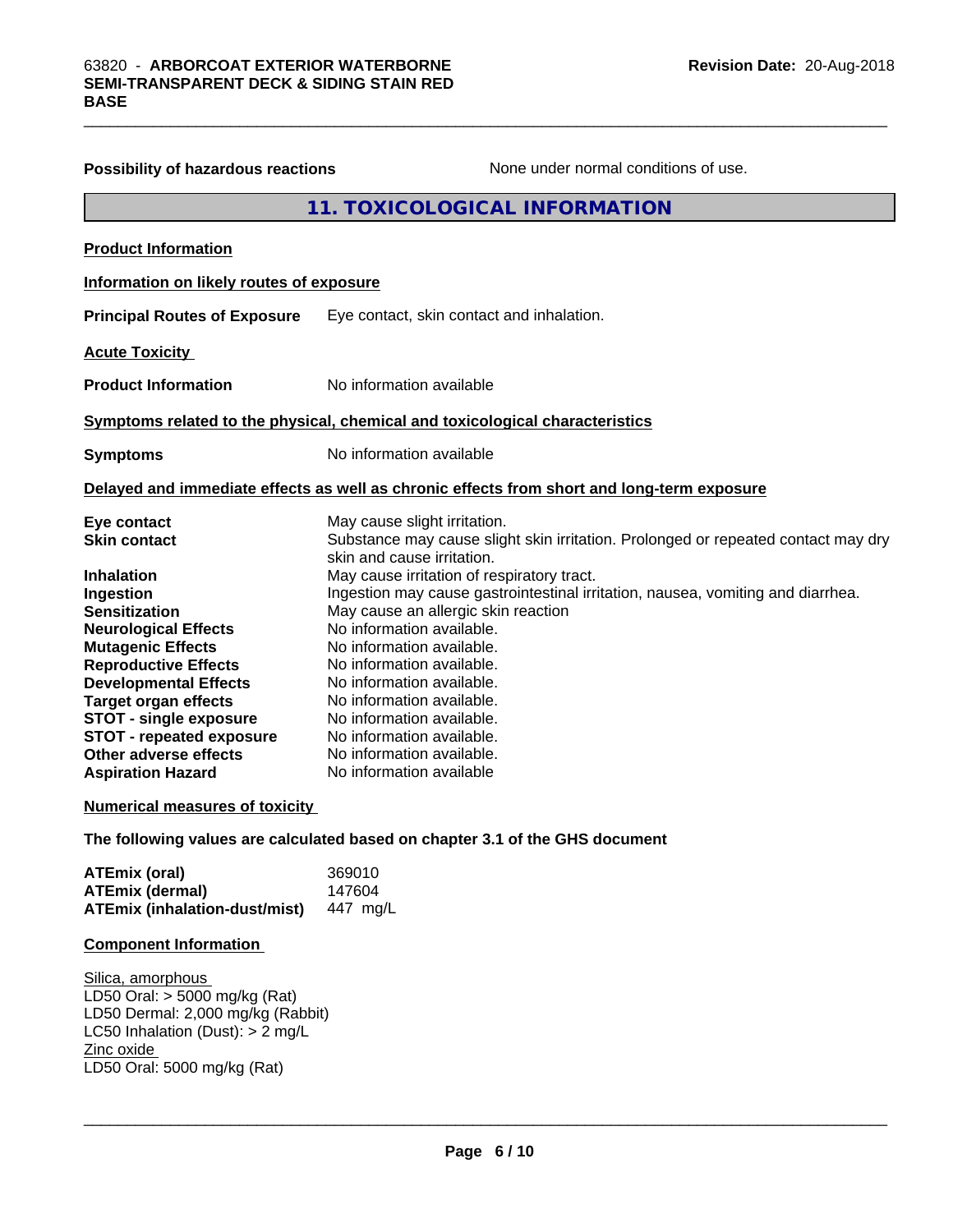#### $\_$  ,  $\_$  ,  $\_$  ,  $\_$  ,  $\_$  ,  $\_$  ,  $\_$  ,  $\_$  ,  $\_$  ,  $\_$  ,  $\_$  ,  $\_$  ,  $\_$  ,  $\_$  ,  $\_$  ,  $\_$  ,  $\_$  ,  $\_$  ,  $\_$  ,  $\_$  ,  $\_$  ,  $\_$  ,  $\_$  ,  $\_$  ,  $\_$  ,  $\_$  ,  $\_$  ,  $\_$  ,  $\_$  ,  $\_$  ,  $\_$  ,  $\_$  ,  $\_$  ,  $\_$  ,  $\_$  ,  $\_$  ,  $\_$  , 63820 - **ARBORCOAT EXTERIOR WATERBORNE SEMI-TRANSPARENT DECK & SIDING STAIN RED BASE**

LC50 Inhalation (Dust):  $> 5700$  mg/m<sup>3</sup> (Rat, 4 hr.) Poly(oxy-1,2-ethanediyl), .alpha.-[3-[3-(2H-benzotriazol-2-yl)-5-(1,1-dimethylethyl)-4-hydroxyphenyl]-1-oxopropyl]-.omega.-hydroxy- Sensitization May cause sensitization by skin contact Decanedioic acid, bis(1,2,2,6,6-pentamethyl-4-piperidinyl) ester Sensitization May cause sensitization by skin contact Urea, N-(3,4-dichlorophenyl)-N,N-dimethyl- LD50 Oral: 1017 mg/kg (Rat) LD50 Dermal: > 5000 mg/kg (Rat) Poly(oxy-1,2-ethanediyl), .alpha.-[3-[3-(2H-benzotriazol-2-yl)-5-(1,1-dimethylethyl)-4-hydroxyphenyl]-1-oxopropyl]-.omega.-[3-[3-(2H-benzotriaz ol-2-yl)-5-(1,1-dimethylethyl)-4-hydroxyphenyl]-1-oxoprop Sensitization May cause sensitization by skin contact Cobalt neodecanoate LD50 Oral: 3900 mg/kg (Rat)

# **Carcinogenicity**

*The information below indicateswhether each agency has listed any ingredient as a carcinogen:.*

| <b>Chemical name</b> | <b>IARC</b>                 | <b>NTP</b> | <b>OSHA</b> |
|----------------------|-----------------------------|------------|-------------|
|                      | . .<br>2B<br>Possible Human |            | Listed      |
| Cobalt neodecanoate  | Carcinogen                  |            |             |

• Cobalt and cobalt compounds are listed as possible human carcinogens by IARC (2B). However, there is inadequate evidence of the carcinogenicity of cobalt and cobalt compounds in humans.

# **Legend**

IARC - International Agency for Research on Cancer NTP - National Toxicity Program OSHA - Occupational Safety & Health Administration

**12. ECOLOGICAL INFORMATION**

# **Ecotoxicity Effects**

The environmental impact of this product has not been fully investigated.

# **Product Information**

# **Acute Toxicity to Fish**

No information available

# **Acute Toxicity to Aquatic Invertebrates**

No information available

# **Acute Toxicity to Aquatic Plants**

No information available

# **Persistence / Degradability**

No information available.

# **Bioaccumulation**

No information available.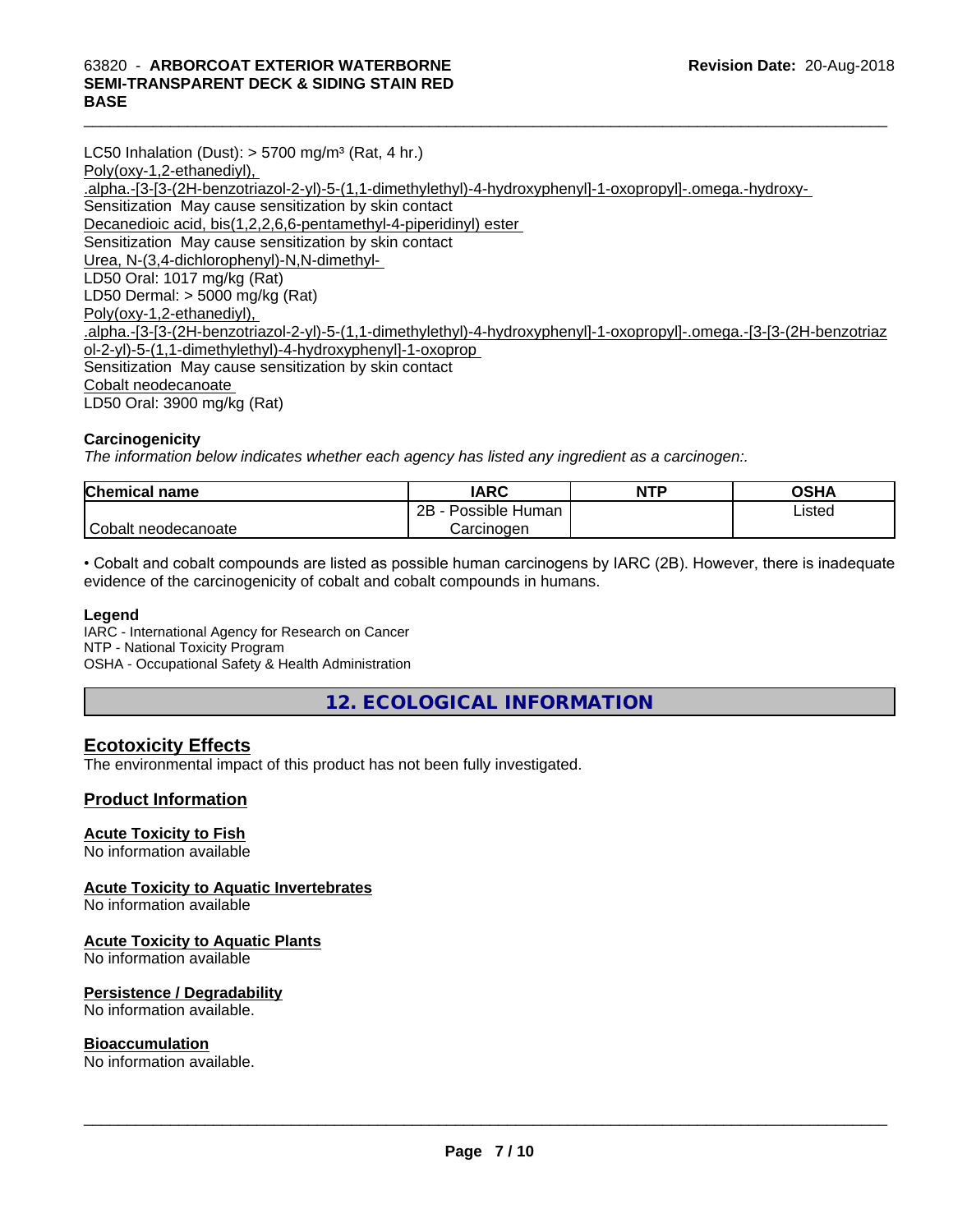# **Mobility in Environmental Media**

No information available.

**Ozone** No information available

# **Component Information**

# **Acute Toxicity to Fish**

Urea, N-(3,4-dichlorophenyl)-N,N-dimethyl- LC50: 3.5 mg/L (Rainbow Trout - 96 hr.) Carbamic acid, butyl-, 3-iodo-2-propynyl ester LC50: 230 µg/L (Bluegill sunfish - 96 hr.)

# **Acute Toxicity to Aquatic Invertebrates**

No information available

#### **Acute Toxicity to Aquatic Plants**

No information available

|                                                  | 13. DISPOSAL CONSIDERATIONS                                                                                                                                                                                               |
|--------------------------------------------------|---------------------------------------------------------------------------------------------------------------------------------------------------------------------------------------------------------------------------|
| <b>Waste Disposal Method</b>                     | Dispose of in accordance with federal, state, and local regulations. Local<br>requirements may vary, consult your sanitation department or state-designated<br>environmental protection agency for more disposal options. |
|                                                  | 14. TRANSPORT INFORMATION                                                                                                                                                                                                 |
| <b>DOT</b>                                       | Not regulated                                                                                                                                                                                                             |
| <b>ICAO/IATA</b>                                 | Not regulated                                                                                                                                                                                                             |
| <b>IMDG / IMO</b>                                | Not regulated                                                                                                                                                                                                             |
|                                                  | <b>15. REGULATORY INFORMATION</b>                                                                                                                                                                                         |
| <b>International Inventories</b>                 |                                                                                                                                                                                                                           |
| <b>TSCA: United States</b><br><b>DSL: Canada</b> | Yes - All components are listed or exempt.<br>Yes - All components are listed or exempt.                                                                                                                                  |
| <b>Federal Regulations</b>                       |                                                                                                                                                                                                                           |
| SARA 311/312 hazardous categorization            |                                                                                                                                                                                                                           |
| Acute health hazard                              | Yes                                                                                                                                                                                                                       |
| <b>Chronic Health Hazard</b>                     | Yes                                                                                                                                                                                                                       |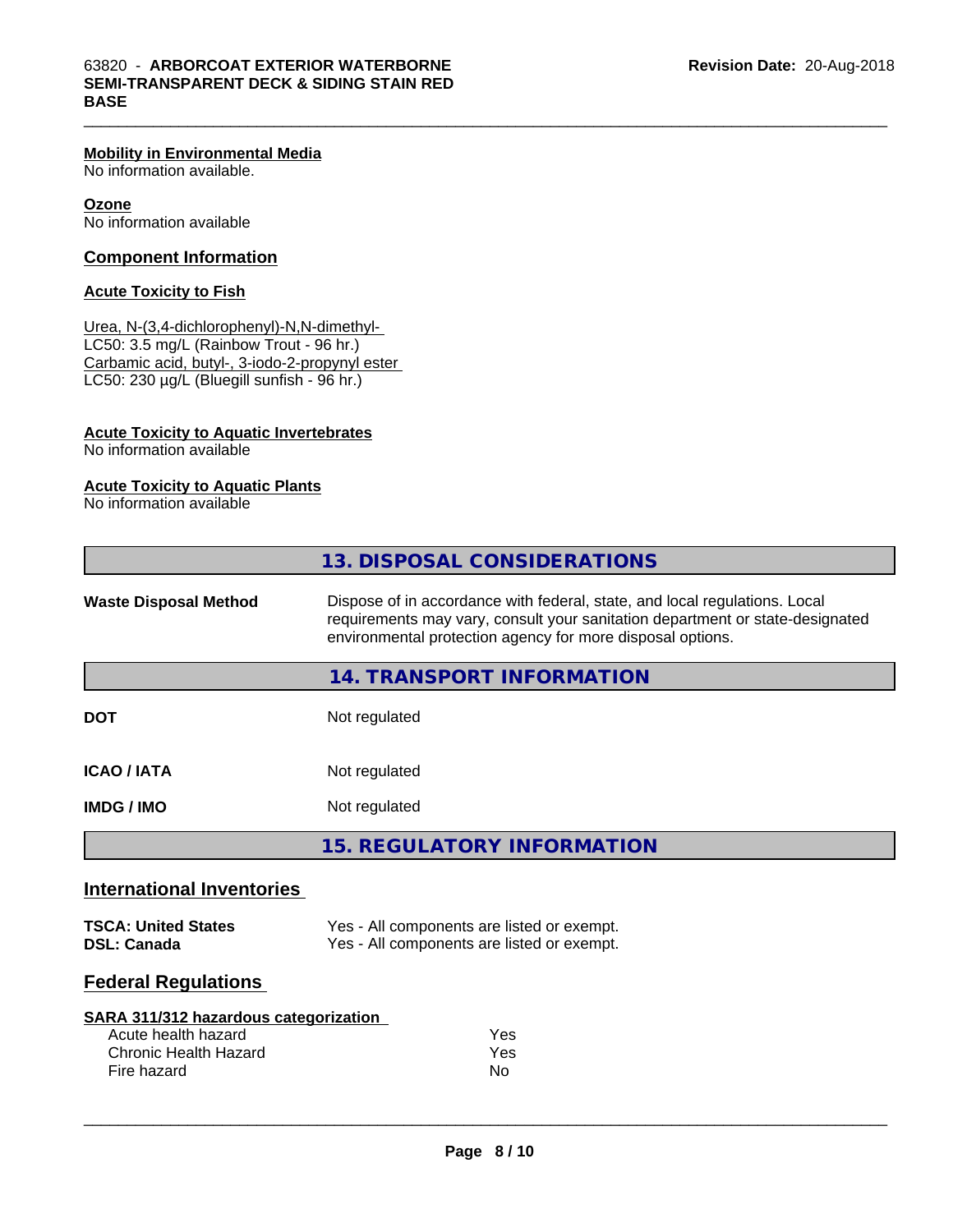| Sudden release of pressure hazard | No |
|-----------------------------------|----|
| Reactive Hazard                   | No |

# **SARA 313**

Section 313 of Title III of the Superfund Amendments and Reauthorization Act of 1986 (SARA). This product contains a chemical or chemicals which are subject to the reporting requirements of the Act and Title 40 of the Code of Federal Regulations, Part 372:

*None*

# **Clean Air Act,Section 112 Hazardous Air Pollutants (HAPs) (see 40 CFR 61)**

This product contains the following HAPs:

*None*

# **US State Regulations**

# **California Proposition 65**

**AVIMARNING:** Cancer and Reproductive Harm– www.P65warnings.ca.gov

# **State Right-to-Know**

| <b>Chemical name</b>                 | <b>Massachusetts</b> | <b>New Jersey</b> | Pennsylvania |
|--------------------------------------|----------------------|-------------------|--------------|
| Silica, amorphous                    |                      |                   |              |
| Zinc oxide                           |                      |                   |              |
| Urea,                                |                      |                   |              |
| N-(3,4-dichlorophenyl)-N,N-dimethyl- |                      |                   |              |
| Carbamic acid, butyl-,               |                      |                   |              |
| 3-iodo-2-propynyl ester              |                      |                   |              |

**Legend**

X - Listed

# **16. OTHER INFORMATION**

**HMIS** - **Health:** 1\* **Flammability:** 0 **Reactivity:** 0 **PPE:** -

# **HMIS Legend**

- 0 Minimal Hazard
- 1 Slight Hazard
- 2 Moderate Hazard
- 3 Serious Hazard
- 4 Severe Hazard
- \* Chronic Hazard

X - Consult your supervisor or S.O.P. for "Special" handling instructions.

*Note: The PPE rating has intentionally been left blank. Choose appropriate PPE that will protect employees from the hazards the material will present under the actual normal conditions of use.*